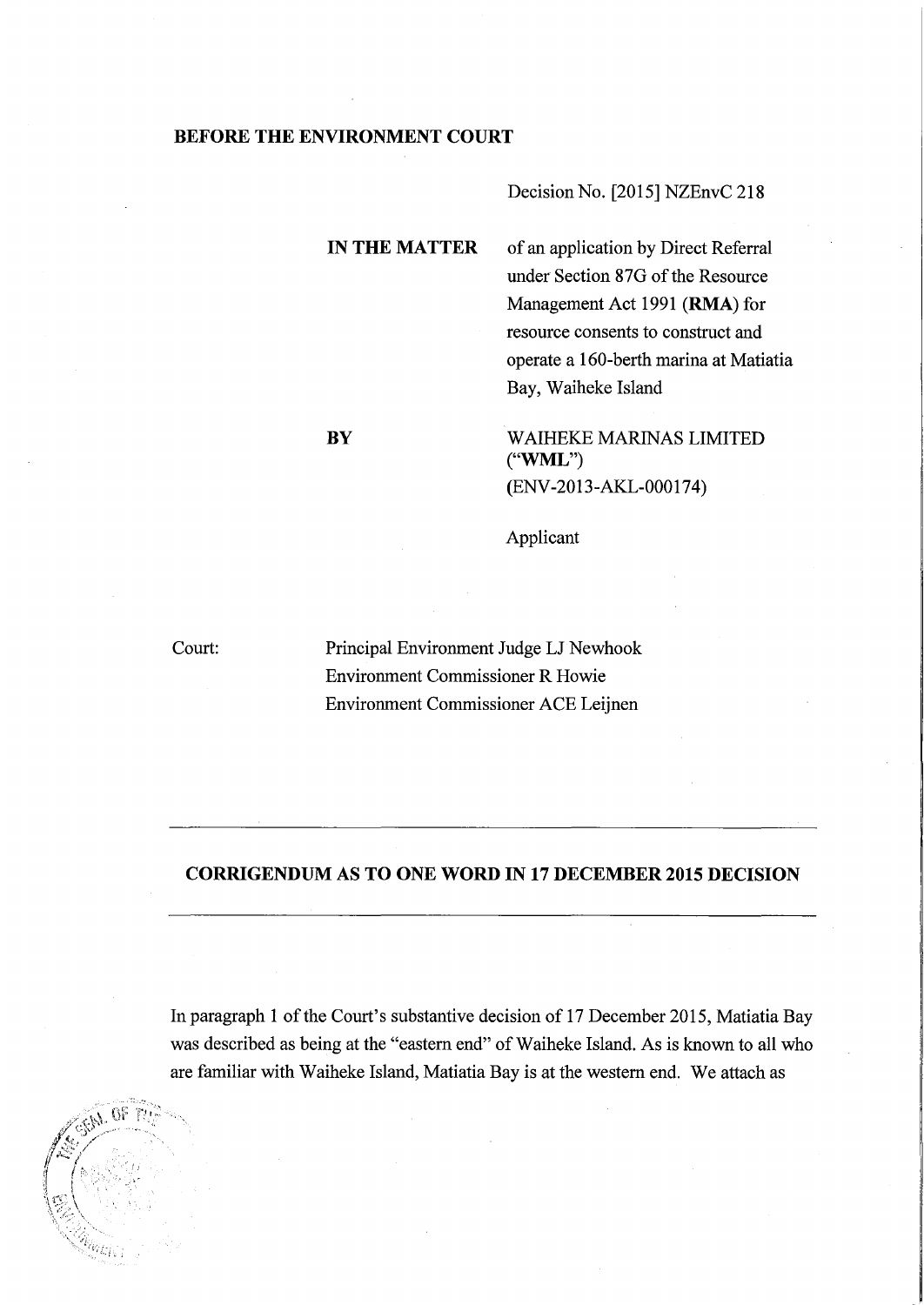Annexure A, a copy of page 4 on which we have changed the 2 requisite letters to read "western"<sup>1</sup>.

**SIGNED** at AUCKLAND this *IS*<sup>*M*</sup> day of *December* 2015

*For the Court* 

~.

L J Newhook Principal Environment Judge



<sup>&</sup>lt;sup>1</sup> It seems to be human nature to transpose "east" and "west"; it happens quite a lot. It is also regrettably a fact of life that endless proof-reading, even when undertaken by several people, can miss things, often the most simple and obvious !